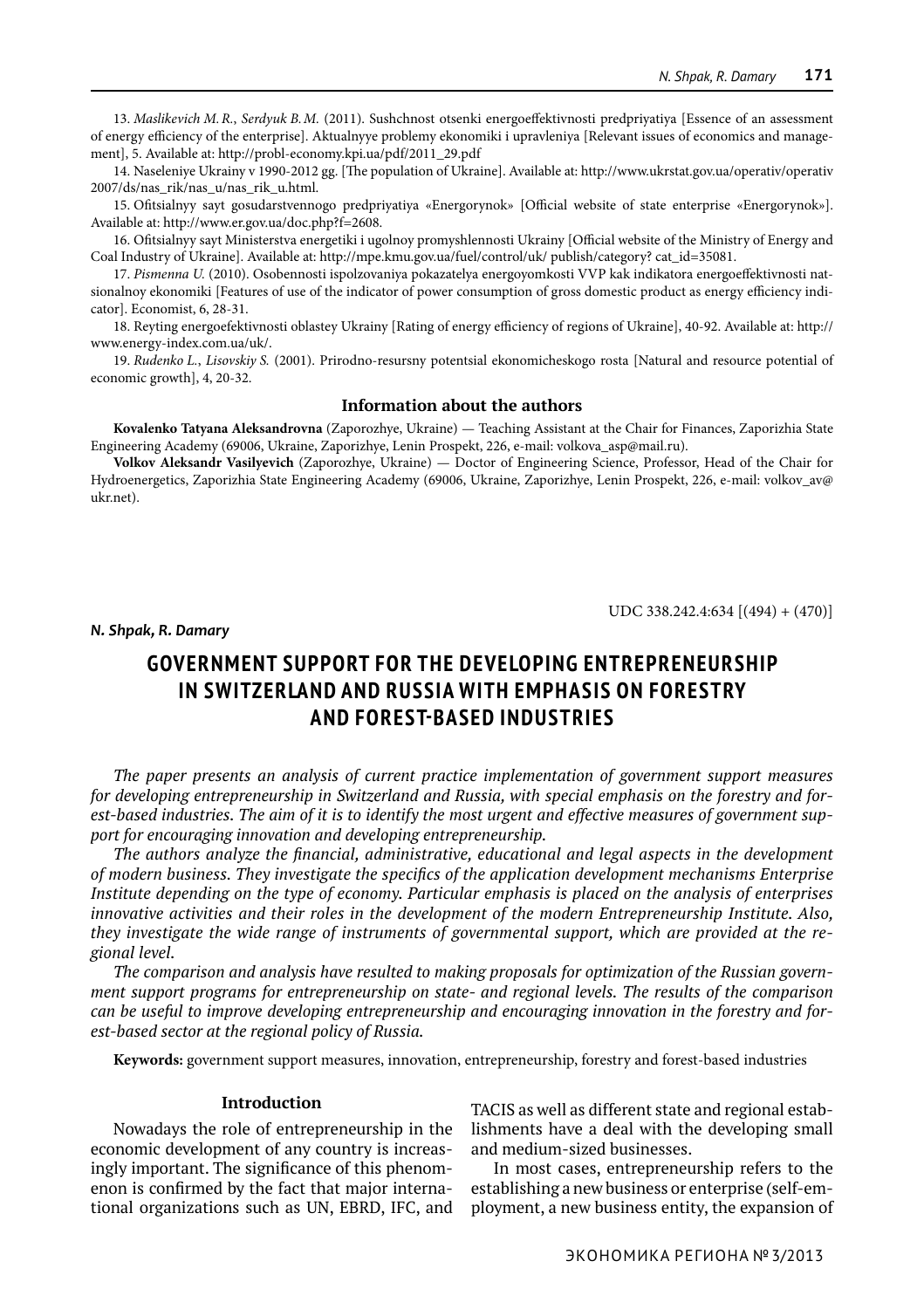an existing business), undertaken by an individual, group of individuals or within existing companies [1].

According to statistics published by the International Trade Centre (UNCTAD / WTO) the percentage share of GDP for small and medium-sized enterprises in developed countries including Switzerland equals 60–70%, the percentage share of export for small and medium-sized businesses equals 75-80% [2]. We'd like to underline so high shares are provided by small and medium-sized businesses being the backbone of the Entrepreneurship Institute.

It is known wood is one of the most significant renewable natural resources used as raw material for manufacturing more than 5000 products. Forests meet different needs providing us with not only timber and other raw materials for industry but major socially beneficial functions vital to life. It is the reason why sustainable forest management and advanced wood technologies can be considered as economic potential and therefore they are strategic for local sustainable development especially for rural areas.

The basis of the economic well-being in many countries is based on the sustainable management of forest resources. For example, Finland is one of the most innovative countries; it is included into top 10 leaders in the Global Innovation Index [3], its economic has been developed on the base of the sustainable forestry and forest-based industries recognized for green innovations.

In the world, there are different kinds for government support for developing entrepreneurship in the forestry and forest-based sector: direct budgetary allocation to investment funds, venture capital funds, mixed funds support — public and private, loan guarantees and loans of commercial banks — guarantees to compensate the bank for losses, tax benefits. However, there is no any universal model of government assistance to support entrepreneurship in forestry and forest-based industries which can guarantee achieving high economic development indicators because the best model of government support for entrepreneurship is unique for each separate economy in the world.

Nevertheless we find while developing the national integrated approach to government assistance to support Russian forestry and forest-based sector our country can benefit from learning the successful experiences of countries having achieved high levels of economic development. It is no doubt one of such countries is Switzerland.

## **Theoretical basis of the research**

It is known fact the economies of Russia and Switzerland refer to different types. Switzerland belongs to group of innovation-based economies with a special focus on high value added products using state-of-the art technologies to be competitive in the world. Russia belongs to a group of countries focusing on efficiency-based economies, where the main strategic goal is to increase the productivity of enterprises [4].

The main macroeconomic indicators in the Russian Federation up to 2020 are expected to be based mainly on innovation implementation in socio-economic development [5]. Therefore, learning the experience of the country having of an innovation-based economy is useful for the programme execution and the achieving indicators planned in "Strategy 2020".

Switzerland has an innovation-based economy so entrepreneurship policy framework is getting more important driver for economic growth than basic framework or economic effectiveness. According to the «Report on International Competitiveness, 2009–2010» Switzerland took the first place among 133 countries considered in this study [6].

Switzerland is the first country not because of the only the overall assessment, but also with the eight indicators within five categories such as «Institutions», «Infrastructure», «Health», «General education and professional development» and «Innovation».

Switzerland provided the most number of Nobel Prize winners in sciences per total number of inhabitants; it has the most number of patents per 1000 inhabitants in the world. It has a well-developed system of intellectual property protection. The Swiss Institute of It is known fact the economies of Russia and Switzerland refer to different types. Switzerland belongs to group of innovation-based economies with a special focus on high value added products using state-of-the art technologies to be competitive in the world. Russia belongs to a group of countries focusing on efficiency-based economies, where the main strategic goal is to increase the productivity of enterprises [4].

The main macroeconomic indicators in the Russian Federation up to 2020 are expected to be based mainly on innovation implementation in socio-economic development [5]. Therefore, learning experience of the country having of an innovation-based economy is useful for the program execution and the achieving indicators planned in "Strategy 2020".

Switzerland has an innovation-based economy, so entrepreneurship policy framework is get-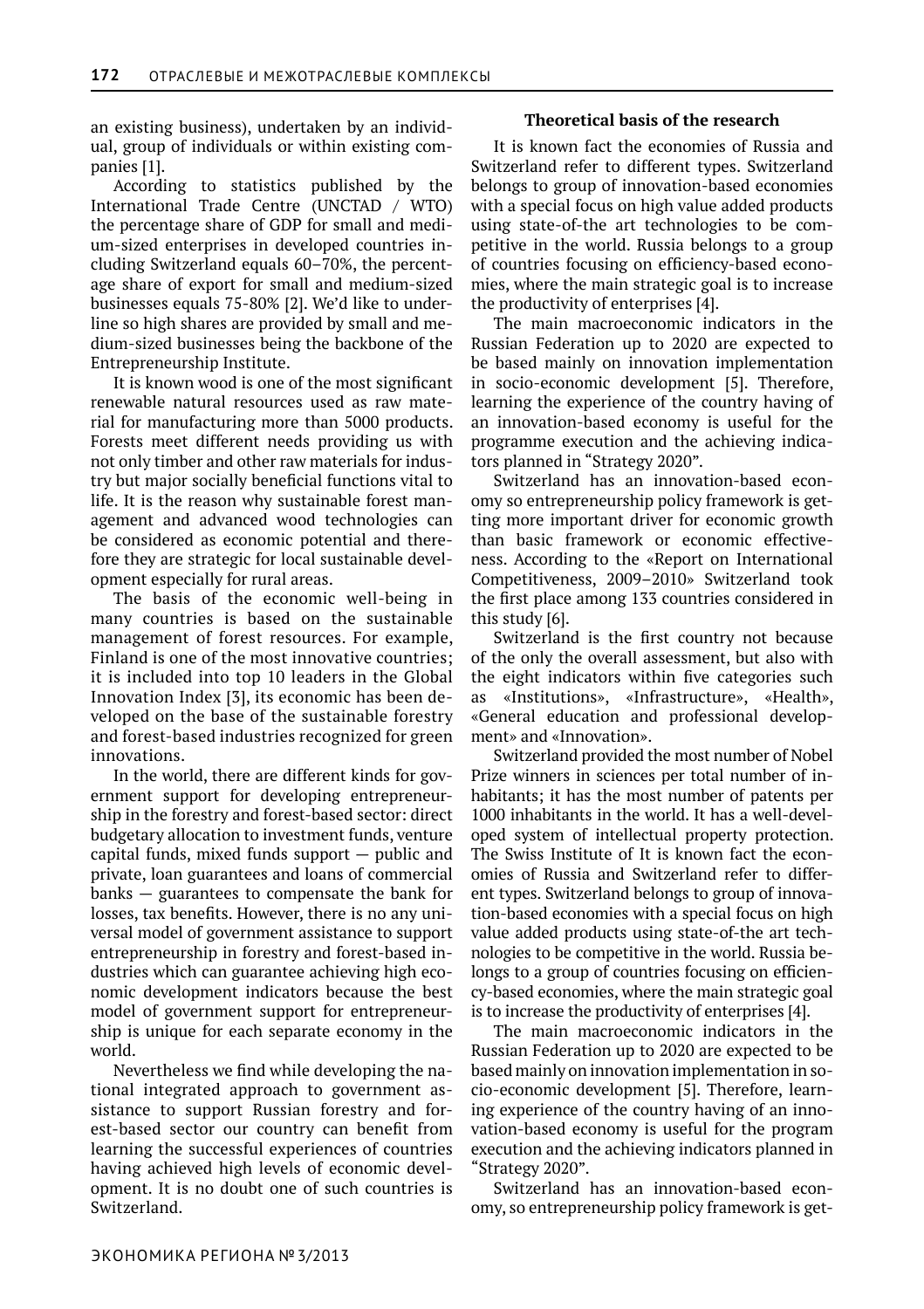Table 1

| Innovation-based | Australia, Belgium, Britain, Germany, Holland, Denmark, Greece, Ireland, Israel, Iceland, Ireland, Italy,<br>Norway, Portugal, Republic of Korea, Slovenia, the USA, Finland, France, Switzerland, Sweden, Japan |
|------------------|------------------------------------------------------------------------------------------------------------------------------------------------------------------------------------------------------------------|
| countries        | The economy needs to produce innovative products.<br>Using sophisticated methods of production (ICT), firm able to survive if it competes on the basis of<br>innovation                                          |
| Efficiency-based | Argentina, Bosnia and Herzegovina, Brazil, Hungary, China, Colombia, Costa Rica, Latvia, Macedonia,<br>Malaysia, Mexico, Montenegro, Peru, Russia, Romania, Taiwan, Tunisia, Turkey, Croatia                     |
| countries        | Efficient production to increase performance. Competitiveness is achieved as a result of higher education,<br>market efficiency and the ability to benefit from existing technologies                            |
| Resource-based   | Angola, Bolivia, Vanuatu, Ghana, Guatemala, Egypt, Zambia, Iran, Pakistan, Saudi Arabia, the Gaza Strip,<br>Uganda, Jamaica                                                                                      |
| countries        | Firms compete on price, use the basic factors of production, primarily unskilled labor and natural<br>resources                                                                                                  |

**Types of economies**

ting more important driver for economic growth than basic framework or economic effectiveness. According to the «Report on International Competitiveness, 2009 — 2010» Switzerland took the first place among 133 countries considered in this study [6].

Switzerland is the first country, not because of only the overall assessment, but also with the eight indicators within five categories such as «Institutions», «Infrastructure», «Health», «General education and professional development» and «Innovation».

Switzerland provided most number of Nobel Prize winners in sciences per total number of inhabitants; it has the most number of patents per 1000 inhabitants in the world. It has a well-developed system of intellectual property protection. The Swiss Institute of Intellectual Property integrates the protective measures for patents, trademark, design and copyright, thus providing protection of innovation and creativity within the country and abroad. The World Intellectual Property Organization is located in Geneva.

Confederation and regional-level schools and universities led by the Federal Polytechnic Universities in Zurich and Lausanne develop many new technologies, and have specific programs to carry innovations into new enterprises. In addition, the world-renowned International Institute for Leadership Development (IMD) in Lausanne provides high-level executive training, including the techniques for encouraging innovations and new business development. Leading firms in areas such as pharmaceuticals, biotechnology, medical technology and information technology, have placed their research laboratories in Switzerland in order to use excellent opportunities presented there to promote the scientific and technological progress. There are several Swiss industry-specific "clusters'.

However, we should notice government support for entrepreneurship in forestry and forest-based industries in Switzerland is not such high-developed as for the above mentioned areas. In fact, there is a strong case for saying that in this field Switzerland has more to learn from Russia than the other way round.copyright, thus providing protection of innovation and creativity within the country and abroad. The World Intellectual Property Organization is located in Geneva as well as.

Cconfederation and regional-level schools and universities led by the Federal Polytechnic Universities in Zurich and Lausanne develop many new technologies, and have specific programmes to carry innovations into new enterprises. In addition the world-renowned International Institute for Leadership Development (IMD) in Lausanne provides high-level executive training, including the techniques for encouraging innovations and new business development. Leading firms in areas such as pharmaceuticals, biotechnology, medical technology and information technology, have placed their research laboratories in Switzerland in order to use excellent opportunities presented there to promote the scientific and technological progress. There are several Swiss industry-specific "clusters'.

However we should notice government support for entrepreneurship in forestry and forest-based industries in Switzerland is not such high-developed as for the above mentioned areas. In fact, there is a strong case for saying that in this field Switzerland has more to learn from Russia than the other way round.

Nevertheless, the favorable business climate in Switzerland extends to forestry and wood-based products. There is even a degree of "come-back" for wood, both for fuel and as an essential part for sustainable living, a subject for which an entirely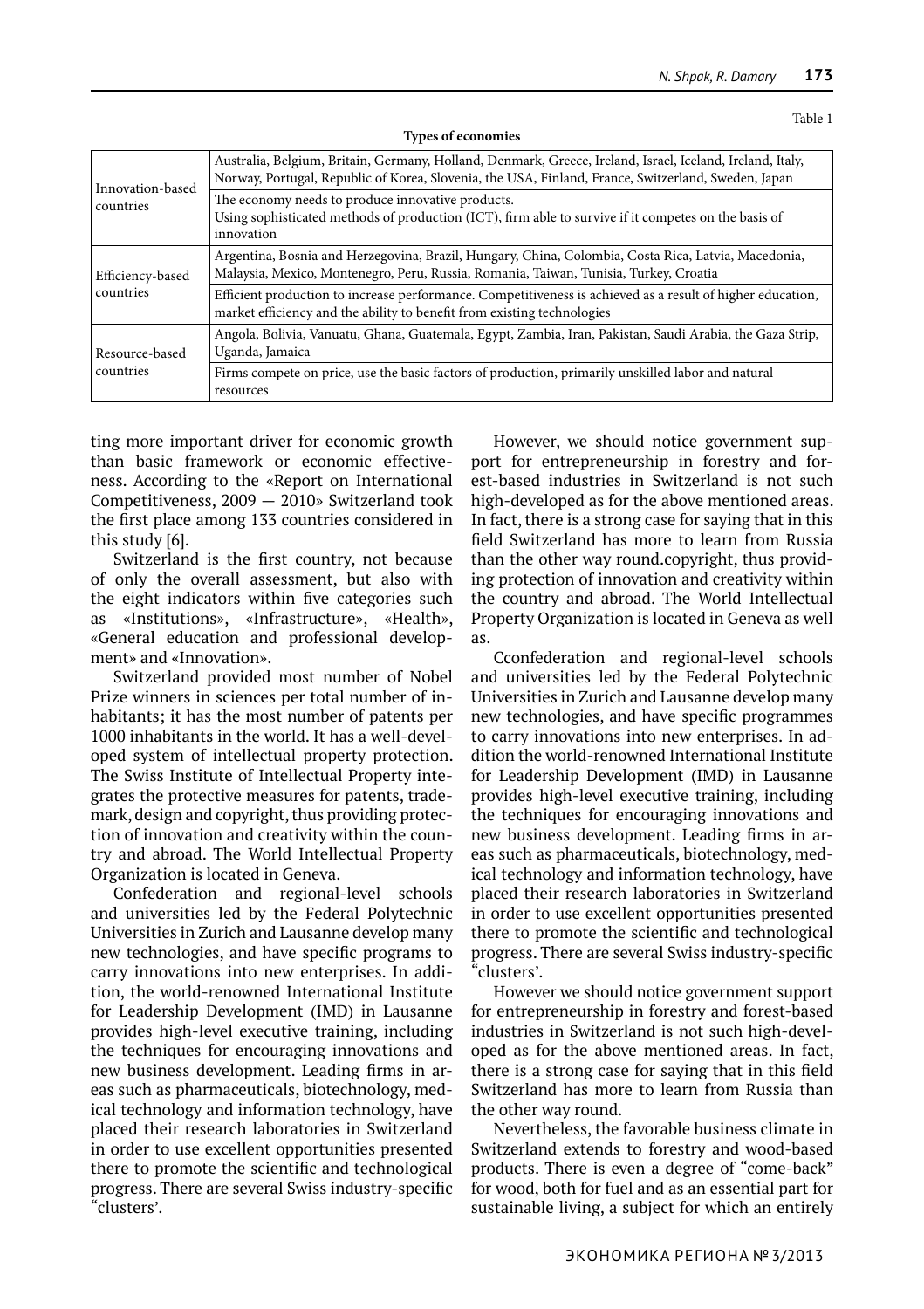new Technopark is being created in Fribourg, linked to the Lausanne Polytechnic University.

The Swiss tax system is flexible and efficient and involves competition amongst cantons. The total tax burden is moderate by the standards of developed countries. The system reflects the country's federal structure: taxes are collected by the federal government, the cantons, and municipalities. The federal income tax is usually 8.5% [7], but the largest amount of tax is paid at the communal and cantonal level. Thus, the total tax burden as a percentage of income in Switzerland is 28.9% (compare in Russia 48.7% [8]). The difference between tax burdens is more than 70%; this fact shows we should implement programmes to support entrepreneurship and optimize tax burden in Russia.

Investment projects that create a great number of jobs in Switzerland can be partially exempted of tax. Switzerland has signed double taxation agreements with all of the major industrialized countries and a number of other states. Switzerland has a tradition of relatively benevolent and constructive relationship between the tax payers and tax authorities.

The procedure for company registration in Switzerland is simple and rapid: as a rule the documents fulfilling before the legal instances take two or four weeks. Freedom of occupation, trade and commerce allows, in principle, any person to run a business, register it or participate in it. Mandatory requirement is one of those who has right of signature in a company must be resident of Switzerland. In contrast to the registration of companies, their liquidation is extremely numerous and slow.

Commercial law has a relatively moderate degree of regulation. When choosing a legal form (mainly open joint stock company vs. closed), as well as details of the organizational structure of a company, there are a number of options. Financial reports may be submitted by any internationally accepted rules [7].

Thus, we can conclude Switzerland created favorable conditions for the development and running businesses: there have developed all the advanced business systems, reduced administrative barriers and minimized the tax burden.

At the same time, nowadays in Russia there are high administrative barriers for entrepreneurs and high tax burden (more than 70%). Since the country belongs to the efficiency-driven countries, the main policy attention is paid to the development of entrepreneurship based on natural resources.

Most of the small enterprises in the forestry and forest-based sector in the Russian economy emerged in the wake of massive bankruptcies of forest-based enterprises in 1995-1998. Many small businesses and new jobs were established on the base of the liquidated or reformed enterprises. Forestry and forest-based industries contribute to a comprehensive range of small-sized business development, a feature, which is not only addressed economic and but also social objectives, such as supplying regional markets with consumer goods, employment, as well as the creation of additional social infrastructure and so on. Forestry also has an environmental-forming function improving the forests, reducing forest fire risk, increasing their protective functions and providing a healthy environment.

The above mentioned features of entrepreneurship in the forestry and forest-based industries are taken into account in public policy. It is the reason why state structures, public bodies have high interest towards the forestry and forest-based industries in terms of industrial policy in the industry. We find this is an extremely positive fact [9]. This demonstrates that the state tries to improve management of natural resources, but also to develop the favorable business climate in the forestry and forest-based industries in the country. It is a field where Russia has a significant competitive benefit from natural and climatic conditions. The main policy purpose is to encourage high investment and innovation activities by the internal and external potential investors.

Analysts of the rating agency «Expert RA» believe that the policy of institutional changes in the forestry and forest-based industries up to 2015 will be aimed at increasing the number of effective owners who are interested in the long-term development of enterprises. In addition, the number of state enterprises should be changed through privatization and the integration of enterprises via the establishment of large industrial structures, and the elimination of unprofitable and unpromising businesses [9].

In the framework of the policy the following main areas of institutional changes are offered:

— The number of state unitary enterprises should decrease significantly to reach 100 units by 2015;

— The number of joint-stock companies with state share will be reduced to about 300;

— To encourage investment to the forest-based industries it is planned to place of shares of open joint-stock companies in the secondary securities markets and open access to international financial markets;

— To ensure sustainable supply of wood raw materials for wood-based enterprises it will be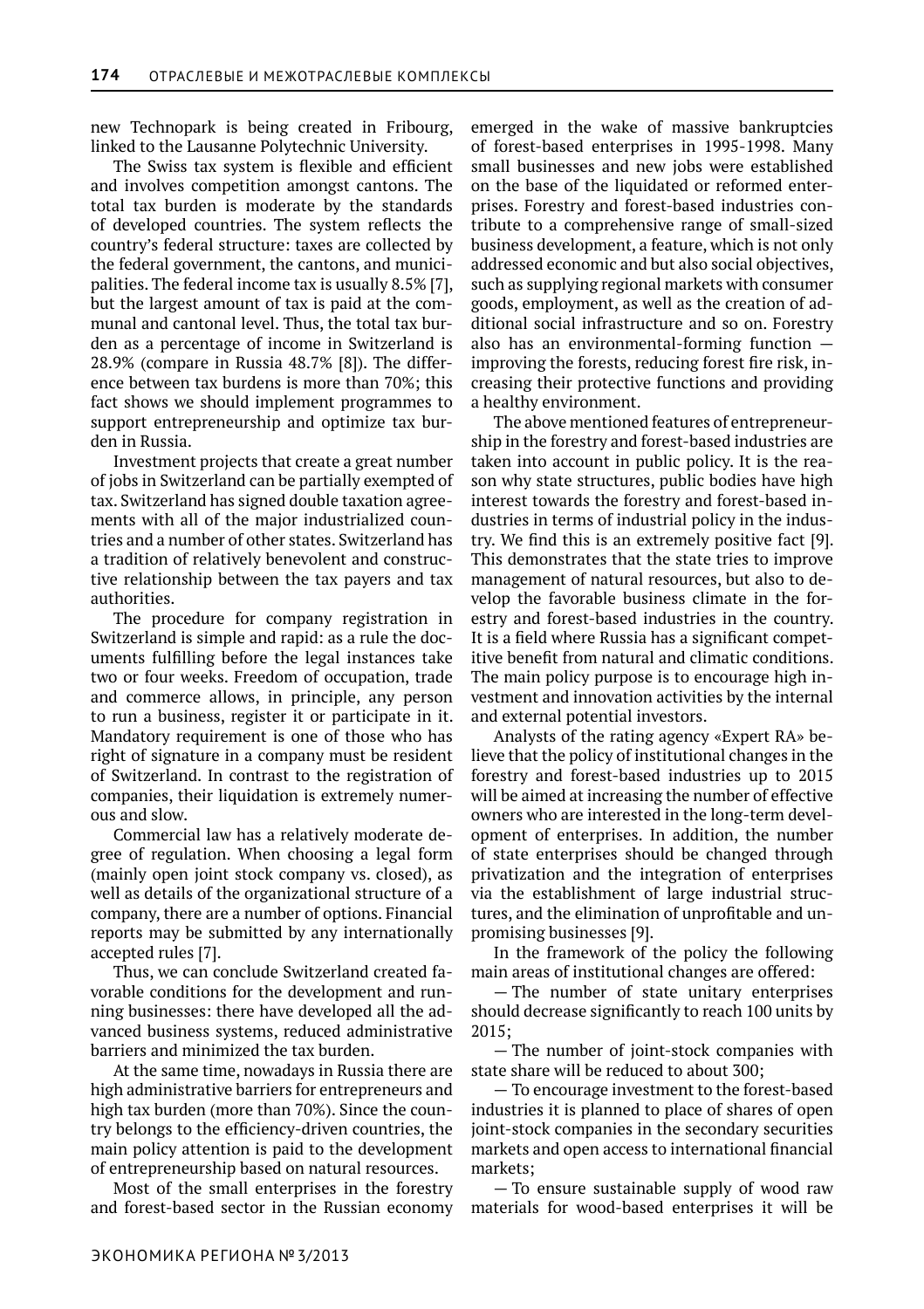continued establishing a system of vertically integrated companies which will cover the whole production cycle, from harvesting to manufacturing and marketing of the final product. Number of integrated and combined businesses can achieve 70% of the total number of enterprises in the industry by 2015;

— One of the main areas of institutional change in the future will be to support small-sized businesses.

When we implement basic measures to support developing entrepreneurship and the small and medium-sized forest enterprises perform in an effective way, the next challenge we'll face will be the creating of a favorable business climate. Then, the Swiss experience in encouraging innovation and entrepreneurship in a wide range of hi-tech industries will be very useful to study for Russia.

## **Data of Entrepreneurship**

The performance of the governmental measures to support developing business can be measured by the level of entrepreneurial activity achieved as a result of the policy implementation. Entrepreneurial activity in general for Russia and Switzerland in 2009-2011 was characterized by the data presented in Table 2 [10]. Indicators of business activity are higher almost twice in Switzerland in comparison with Russia; however at the same time in Russia there is a tendency of growth of Russian entrepreneurs' activity in spite of the global economic crisis while the tendency is reversed in Switzerland.

One of the bases for the high level of business activity in Switzerland is a highly productive intensive agriculture including forestry.

There are about 4 million employees (57% of the population), including in agriculture and forestry  $-4.1\%$  in Switzerland. Forests cover more than 30% areas in the country [11], compare, forests — the main type of vegetation in Russia, they occupy 45% of the territory. [13]. But the functions of the forests in Switzerland are seen not only as an economic perspective, but much wider. Therefore, the Swiss agriculture, which includes forestry is one of the most subsidized in the world.

According to the Organization for Economic Cooperation and Development (OECD), Switzerland subsidizes more than 70% of its agriculture, compared with 35% in the EU [12]. In addition, Swiss agriculture relies on many protectionist barriers.

Despite the significant potential of the industry, the Russian forest sector has not yet taken an important place in either the national economy or global. The contribution of the forestry and forest-based sector in Russia's GDP is more than 1 percent, in foreign currency earnings — nearly 2 percent, in world trade — about 3 percent [13], the figures indicate the low efficiency of the forest resource potential.

Nowadays it is reforming mechanism of the governmental support for forestry and forest-based industries in Russia.

In addition to governmental support for priority investment projects, the federal legislation provides the following measures:

1. Subsidies from the federal budget to Russian industries of agricultural machinery and tractors, forest-based industries, machinery for oil and gas, and the machine-tool industry for reimbursement of the cost of interest on loans received

Table 2

| N <sup>o</sup> | <b>Indicators</b>                                       | <b>Russia</b> |                |              | Switzerland |      |         | Deviation<br>(Russia - Switzerland) |         |          |
|----------------|---------------------------------------------------------|---------------|----------------|--------------|-------------|------|---------|-------------------------------------|---------|----------|
|                |                                                         | 2009          | 2011           | Δ            | 2009        | 2011 | Δ       | 2009                                | 2011    | Δ        |
| $\mathbf{1}$   | 2                                                       | 3             | $\overline{4}$ | 5            | 6           | 7    | 8       | 9                                   | 10      | 11       |
|                |                                                         |               |                | $4 - 3$      |             |      | $7 - 8$ | $3 - 6$                             | $4 - 7$ | $10 - 9$ |
| $\mathbf{1}$   | Level of nascent<br>entrepreneurs activity              | 1.8           | 2.4            | 0.6          | 4.3         | 3.7  | $-0.6$  | $-2.5$                              | $-1.3$  | 1.2      |
| $\mathcal{D}$  | Level of owners activity of<br>newly created businesses | 2.3           | 2.3            | $\mathbf{0}$ | 3.5         | 2.9  | $-0.6$  | $-1.2$                              | $-0.6$  | 0.6      |
| $\mathbf{3}$   | The index of early-stage<br>entrepreneurial activity    | 3.9           | 4.6            | 0.7          | 7.7         | 6.6  | $-1.1$  | $-3.8$                              | $-2$    | 1.8      |
| $\overline{4}$ | Level of activity of<br>established entrepreneurs       | 2.3           | 2.8            | 0.5          | 8.4         | 10.1 | 1.7     | $-6.1$                              | $-7.3$  | $-1.2$   |
| $\overline{5}$ | Level of out coming<br>businesses                       | 2.2           | 1.5            | $-0.7$       | 2.1         | 2.9  | 0.8     | 0.1                                 | $-1.4$  | $-1.5$   |
| 6              | Forced entrepreneurs, %                                 | 29            | 27             | $-2$         | 7           | 11   | 4       | 22                                  | 16      | $-6$     |

**Entrepreneurial activity in Russia and Switzerland in 2009–2011**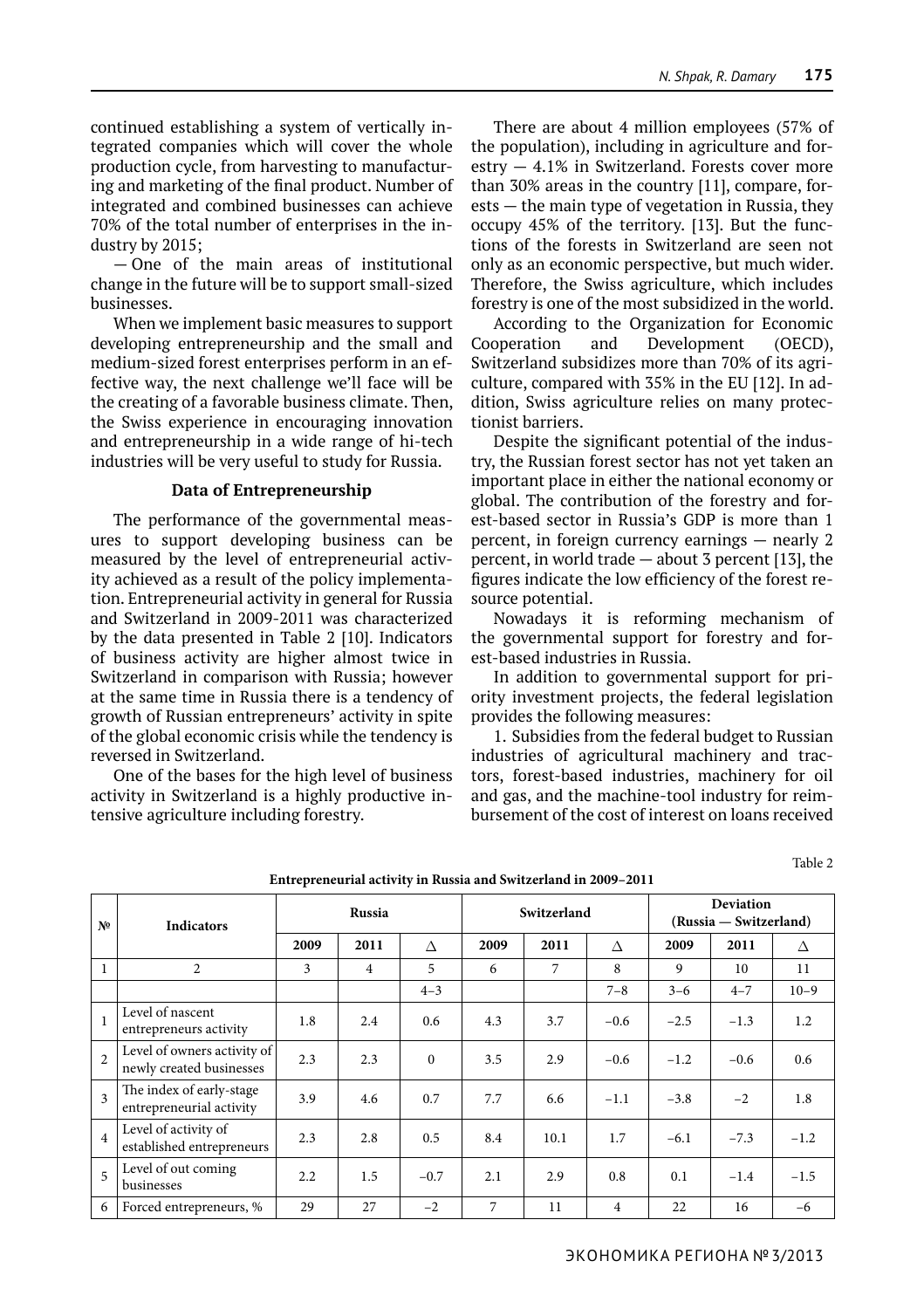from Russian credit institutions to retool for up to 5 years (Government of the Russian Federation on March 10, 2009 number 205).

2. Subsidies to federal budget entities of the industry for reimbursement of the interest on loans received from Russian credit institutions in 2010–2011 years to make of pre-season stocks of wood, raw materials and fuels (Government of the Russian Federation of 13.05.2010 № 329 (edition 28.12.2010).

3. Subsidies from the federal budget entities in the forestry and forest-based industries for reimbursement of interest on loans obtained in 2012– 2013, respectively, to implement investment projects to start new high-tech manufacturing industries (Government of the Russian Federation of 16.01.2013, the number 2).

A wide range of instruments of governmental support are provided on the regional level. Each region is developing and implementing its own additional measures of governmental support. For example, the Sverdlovsk region exercises the following regional measures of governmental support for entrepreneurship in the forestry and forest-based industries:

1. Support for small and medium-sized enterprises within the framework of the regional target program «Development of small and medium-sized enterprises in the Sverdlovsk region" on the 2011–2015 years», approved by the Government of the Sverdlovsk region 11.10.2010 № 1483-PP:

— Financing of the costs of small and medium-sized enterprises related to the acquisition of equipment for the development and (or) development and (or) the modernization of the production of goods (works, services);

— Subsidies on costs of small and medium-sized enterprises related to the promotion of energy efficiency of production;

— Financing costs of small and medium-sized enterprises for technological connection to electrical grid;

— Financing costs of small and medium-sized businesses to pay the interest on loans obtained in the Russian credit organizations;

— Subsidies for the payment of the first installment under lease agreements entered into by small and medium-sized enterprises in the Sverdlovsk region;

— Subsidies to small and medium-sized enterprises in the Sverdlovsk region, producing and (or) selling goods (works, services) intended for export;

— Support for existing small and medium-sized companies involved in the salons, exhibitions, conferences, trade fairs, «business missions», and other activities related to entering regional and international markets for products, goods and services;

— Provision of preferential investment loans to small-sized businesses in the Sverdlovsk region;

— Subsidies for start-ups and existing smallsized innovative companies in the Sverdlovsk region;

— Reimbursement of the cost of equipment under lease agreements, providing security for bank loans, compensation of expenses for the promotion of export-oriented enterprises, preferential loans.

2. Government guarantees provided by the Sverdlovsk region, subsidies from the regional budget, providing information on issues related to investment activity in the Sverdlovsk region; the information can be found in the documents included in the information systems of public authorities of the Sverdlovsk region, assistance in establishing foreign economic relations, necessary for the implementation of the investment activity in the form of capital investments in the Sverdlovsk region (Article 2 of the Sverdlovsk region of 30.06.2006  $N^{\circ}$  43-OZ «On state support of investment activity in the Sverdlovsk region»).

Currently under development is the regional target program for the development of the industry and increase of competitiveness in the period of 2014-2018. The programme includes a number of measures to support forestry and forest-based industries in the region: subsidies for compensation for the interest rate on loans for the purchase of equipment, subsidies for reimbursement of costs related to research and development activities, and subsidies for reimbursement of costs associated with the introduction of a new product.

In order to create a favorable investment climate, the Sverdlovsk region is amending the Laws of the Sverdlovsk region «on the income tax rate for individual categories of taxpayers in the Sverdlovsk Region» from November 29, 2002 № 42- OZ and «On the establishment in the Sverdlovsk region property tax «of 27 November 2003 number 35-oz. These proposed laws establish exemptions for income tax and property tax in part and are reflected in the budget of the Sverdlovsk region. They will benefit taxpayers who have the status of members of priority investment projects to modernize the Sverdlovsk region, by reconstruction and technical re-equipment of fixed assets.

#### **Analysis of data entrepreneurs**

The level of business activity indicators in Switzerland is a reference for Russia today. There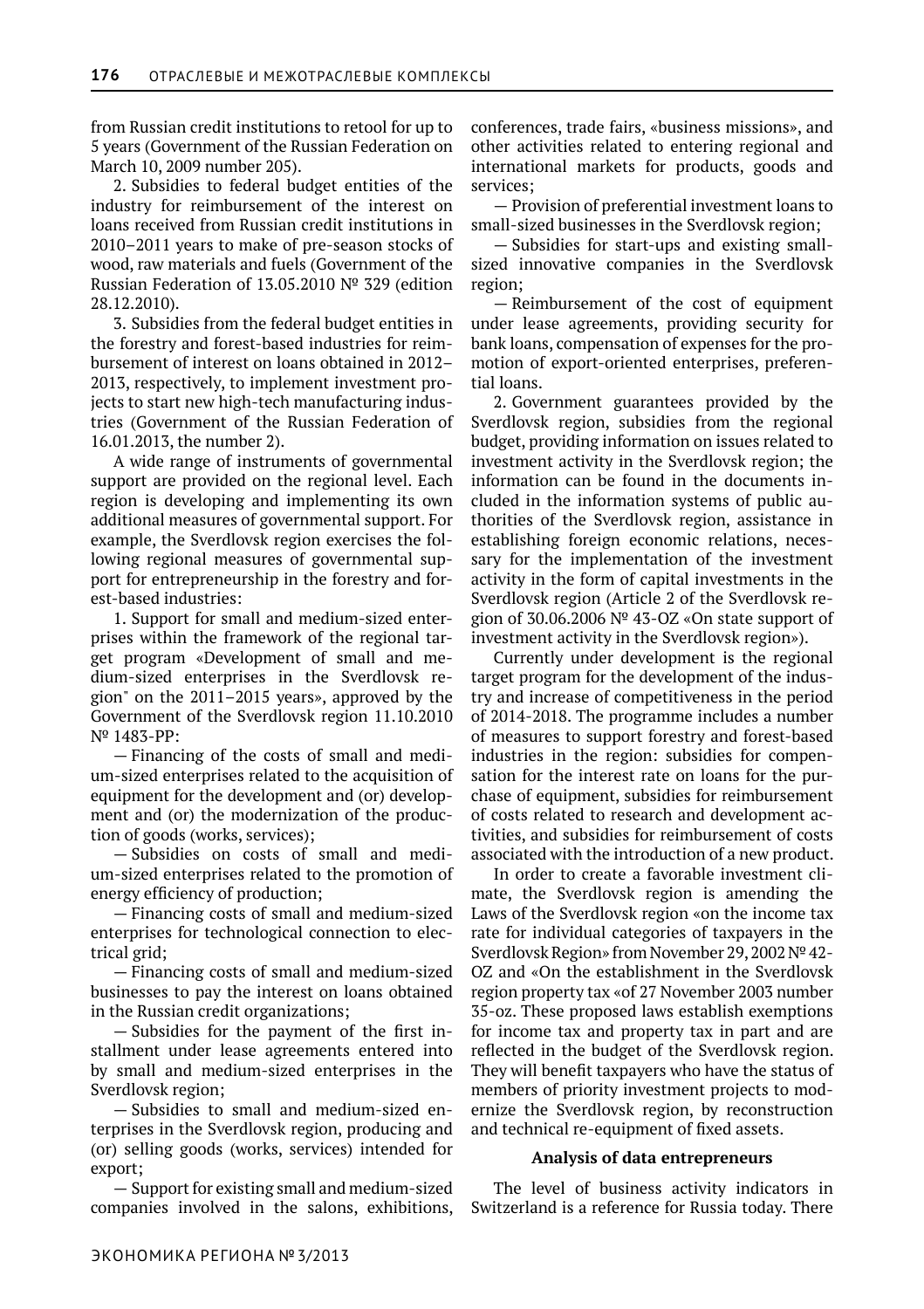

**Fig. 1.** *Indexes of entrepreneurial activity for countries, 2011*

is a need to carry out profound structural economic reforms to allow businesses to form a strong component of the economy. Russian experts say that the main factors impeding the development of modern business in Russia are unfavorable socio-political situation, the unstable government policies and lack of financial support.

Expert assessment of the availability of finance for entrepreneurial firms in Russia is one of the



**Fig. 2.** *Entrepreneurs activity in the high-tech sector, 2011, %*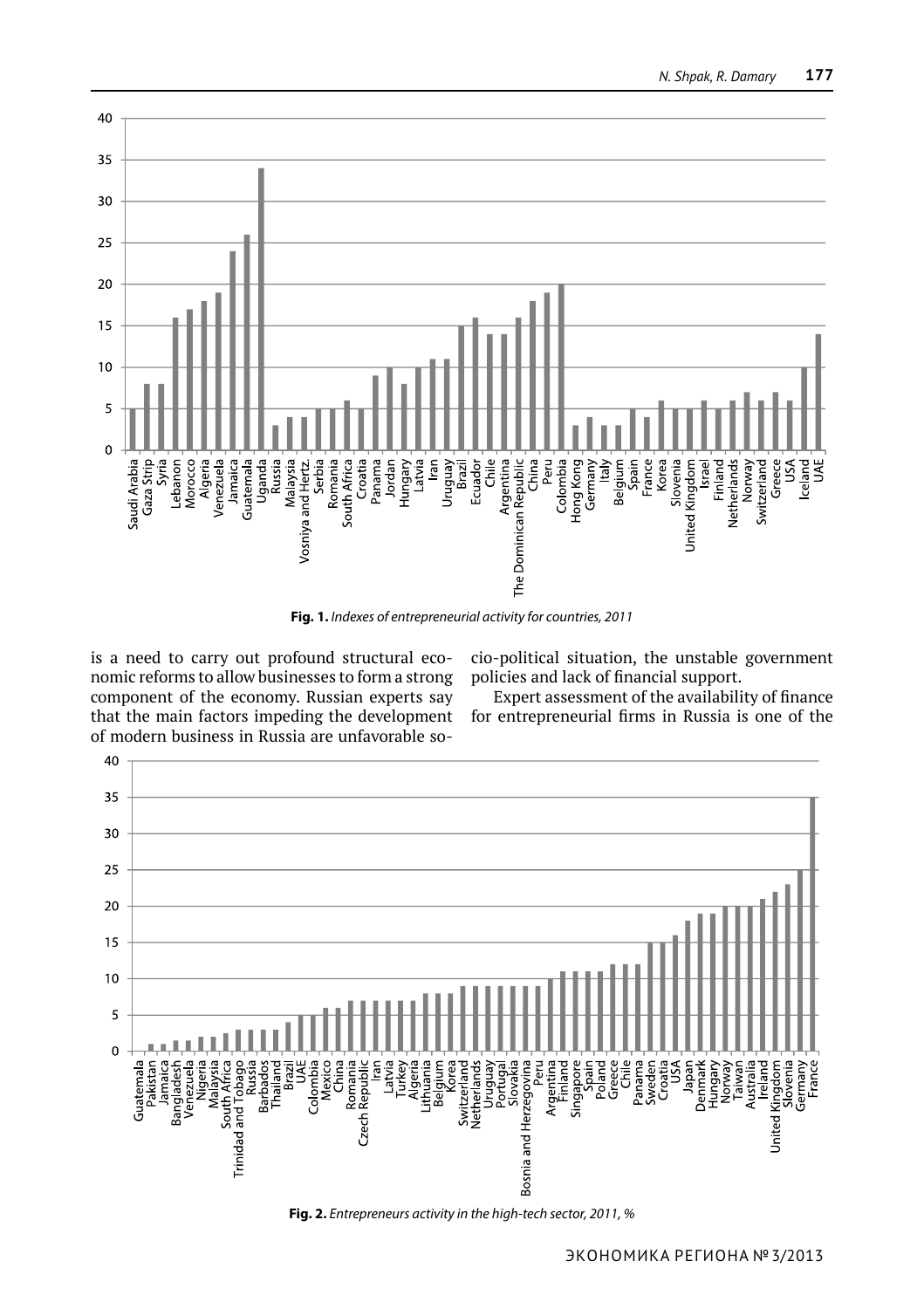

**Fig. 4.** *Assessment of enabling and bottlenecking factors for developing entrepreneurship given by Russian experts, 2011, %*

worst among the majority of developed and developing countries [4].

Indicators of socio-oriented entrepreneurial activities in Russia are lower twice than those in Switzerland and are equal to 5% and 10%, respectively (Fig. 1) [4].

There are many world-famous foundations and organizations that provide financial and professional assistance to social entrepreneurs, such as Ashoka Foundation, the Foundation Scola, the Schwab Foundation. Their investments, educational and professional assistance throughout the world encourage developing social entrepreneurship while in Russia, this activity is not high developed.

In countries with innovation-based economy, the encouragement of innovation is fundamental. According to the results of the peer review Russia has negative values for the implementation of research and development while Switzerland was the undisputed world leader by the end of 2010 [4].

There, many reasons led to this situation, but the main ones are the following: difficulty to get access to new technologies for entrepreneurs, lack of an adequate system of state subsidies that allow young and growing companies to acquire new technologies.

The consequence of that is the low activity of Russian entrepreneurs in the high-tech sector,